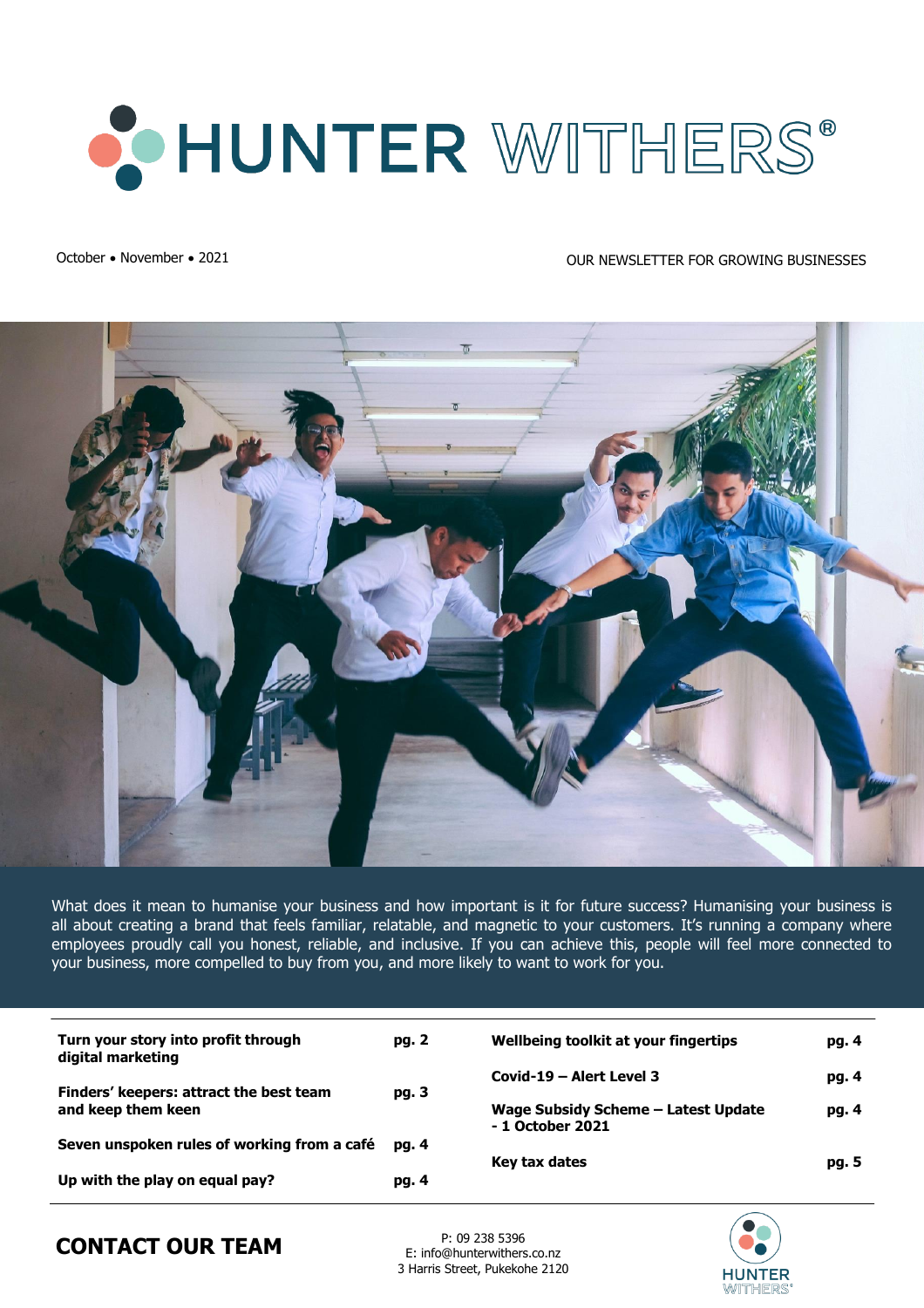### **Turn your story into profit through digital marketing**



#### **FOUR STEPS TO SOCIAL MEDIA SUCCESS**

- Have absolute clarity about your positioning. What do you stand for as a business, who is your target audience, and what do you do (in simple lay terms)?
- Understand the 'internal questions' your customers might have, meaning what are the obstacles that stand in the way of a customer buying from you. If you understand this then, you can create content that answers these questions.
- Establish what platforms your customers live on. Different demographics favour different platforms, and each platform has its own 'culture'.
- Ensure you communicate with your customers using an appropriate tone. Take Skinny mobile and Spark as an example. They are owned by the same company and broadly speaking they deliver the same product. However, they communicate with their customers in a completely different way.

What's the story behind your business? Do your customers get an insight into what happens behind the scenes? Telling your story through digital marketing is a powerful way to humanise your business, engage customers, and distinguish yourself from competitors[. AD HOC](http://www.adhoc.help/)'s Andrew Ferdinando has trained and coached more than 2,000 New Zealanders as a virtual marketing director. Here are his tips for effective storytelling through digital marketing.

**What does humanising your business mean when it comes to digital marketing?** We talk a lot about showing customers behind the brand. Consumers are becoming more discerning about who they buy from. Showcasing the 'who' and the 'why' behind your business helps people understand what you stand for. The easiest way to do this is to introduce the people who are calling the shots.

**Why is telling your business story on social media so important right now?** In almost every category competition is high. Telling your story is a great way to distinguish yourself from others. A great example of a company that has done this well is [Lewis Road Creamery.](https://lewisroadcreamery.co.nz/) New Zealand is full of dairy companies, yet Lewis Road Creamery has set itself apart as a premium brand with highly effective storytelling.

**What are the most powerful ways to tell your story online?** There are so many ways to produce content. The stats consistently tell us that video is the most effective format. However, you should go with a form of content that suits you. This could be written articles (blogs), imagery, illustrative designs, infographics, audio (podcasts), email newsletters, etc. Content can be delivered in many different ways.

Which New Zealand business does this well? One of [AD HOC](http://www.adhoc.help/)'s clients, [Red Badge,](https://www.facebook.com/RedBadgeGroup/) is a large security firm with an extensive workforce across New Zealand. They wanted to showcase the fantastic team who represent their brand so well. Inspired by the social media account 'Humans of New York', they created a series of content named 'Humans of Red Badge' where they introduce us to different team members, and we can meet the person behind the uniform.

**If you have a limited budget, what should you focus your spend on?** Don't spread yourself too thin. Find one or two platforms and concentrate on these. Start by creating one quality piece of content on a regular basis and commit to doing this consistently.

**What's a social media myth you'd like to bust?** There is no magic bullet. Social media is simply another marketing channel. Like all marketing, it requires a strong strategy, creative execution, and technical ability. And you need to give it time.

**What are some no-no's when it comes to social media?** The most important thing is to be consistent. If you dip your toe in occasionally, it's highly unlikely you'll see success.

**How can business owners engage their staff to help humanise their business?** Educate your team as to why marketing is important. Then identify the people who are keen to be involved with the social media efforts. Remember, Jamie Oliver was discovered when he was a very young chef at the River Cafe in London. A documentary TV crew was at the restaurant interviewing the owners when they came across this young man in the corner who was born for the camera and super keen to be involved. Perhaps you have a Jamie Oliver in your business. Get them engaged!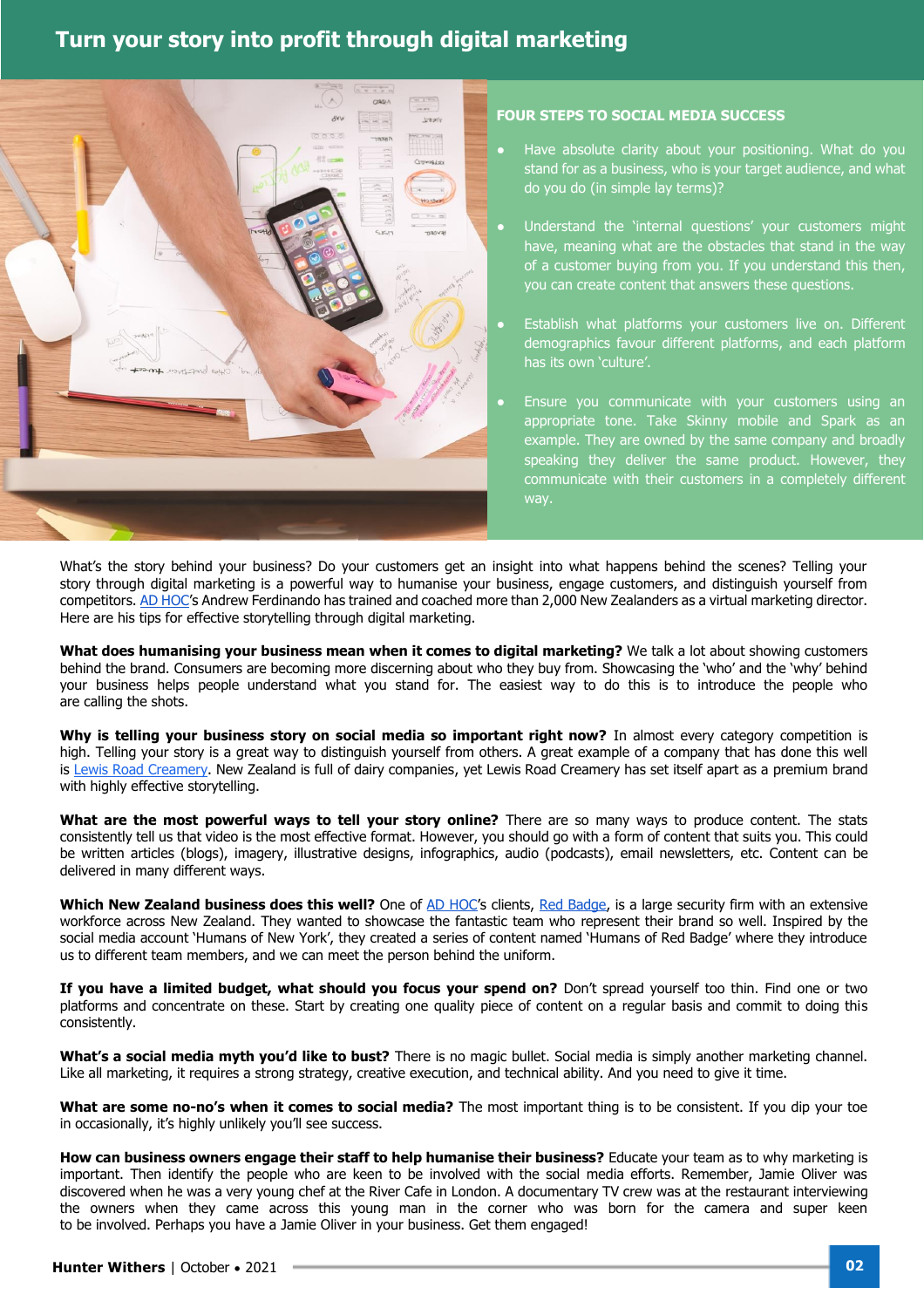### **Finders' keepers: attract the best team and keep them keen**



The unemployment rate is down to 4% and for some industries like hospitality and horticulture, the labour shortage is crippling. For others, like the construction sector, COVID-19 has drawn a double-edged sword: endless work but a lack of skilled labour. Whether you're looking to expand and hire, recruit to replace, or keep your hotshots in-house, here are our top tips for getting and keeping a skilled workforce.

#### **Ensure there's room to move**

Bored or stagnating employees will soon be using their downtime to scan job sites. Offering career progression or the chance to upskill ensures they feel valued. It also shows you're loyal to your staff by promoting from within. Make those opportunities clear to new as well as existing staff so they know there's always the chance to train for sideways slides or higher-ranking positions. Map out a career path for your staff so they are not just in a job, but a long-term career.

#### **Personal life matters**

It's unavoidable: what's going on at home affects job performance. Mental health days or offering the opportunity to work out personal issues creates a feeling of being supported, which builds loyalty and a feeling of stability. You could also take the time to make a note of birthdays, acknowledge milestones outside the office, and recognise hard work.

#### **Regular catch-ups**

Whether it's a formal monthly meeting or a chat over Friday pizza, regular check-ins are key. They're not only important for making your team feel genuinely heard but may also offer insight into streamlining systems or ensuring your staff has the tools they need to do their job well. Everyone's ideas are worthy of your time and generate the feeling of inclusivity.

#### **Flexibility is key**

COVID-19 has proven that working from home can improve productivity. Starting or finishing earlier or later simply to avoid rush hour traffic has also been shown to improve mental health. You may consider a four-day workweek. [A trial here in New Zealand](https://www.newsroom.co.nz/disappointingly-slow-uptake-of-4-day-week) found productivity increased 20%, staff satisfaction improved, and stress levels decreased. Encouraging work-life balance is a valuable leadership tool that pays genuine dividends in the office.

#### **Switch up your advertisement**

Rather than listing technical requirements or preferred qualifications, try switching to qualities and personal attributes that would gel with your existing employees. It shows you're making an effort to create the best work environment. Some of the most successful ads show a clear career path and progression possibilities.

#### **Be open to potential**

They may not be the full package right now, but recognising the future stars is essential. Talk to local schools and universities to secure their best graduates for those entry-level roles. Also, employees who've been with the company for years may find fresh enthusiasm and thrive in a mentor or training role. Attracting and retaining the right employees is all about giving opportunities. And let's face it, that's a win-win scenario. Employees appreciate when management invests effort in making them better and are more likely to return the love with initiative, pride, and hard work.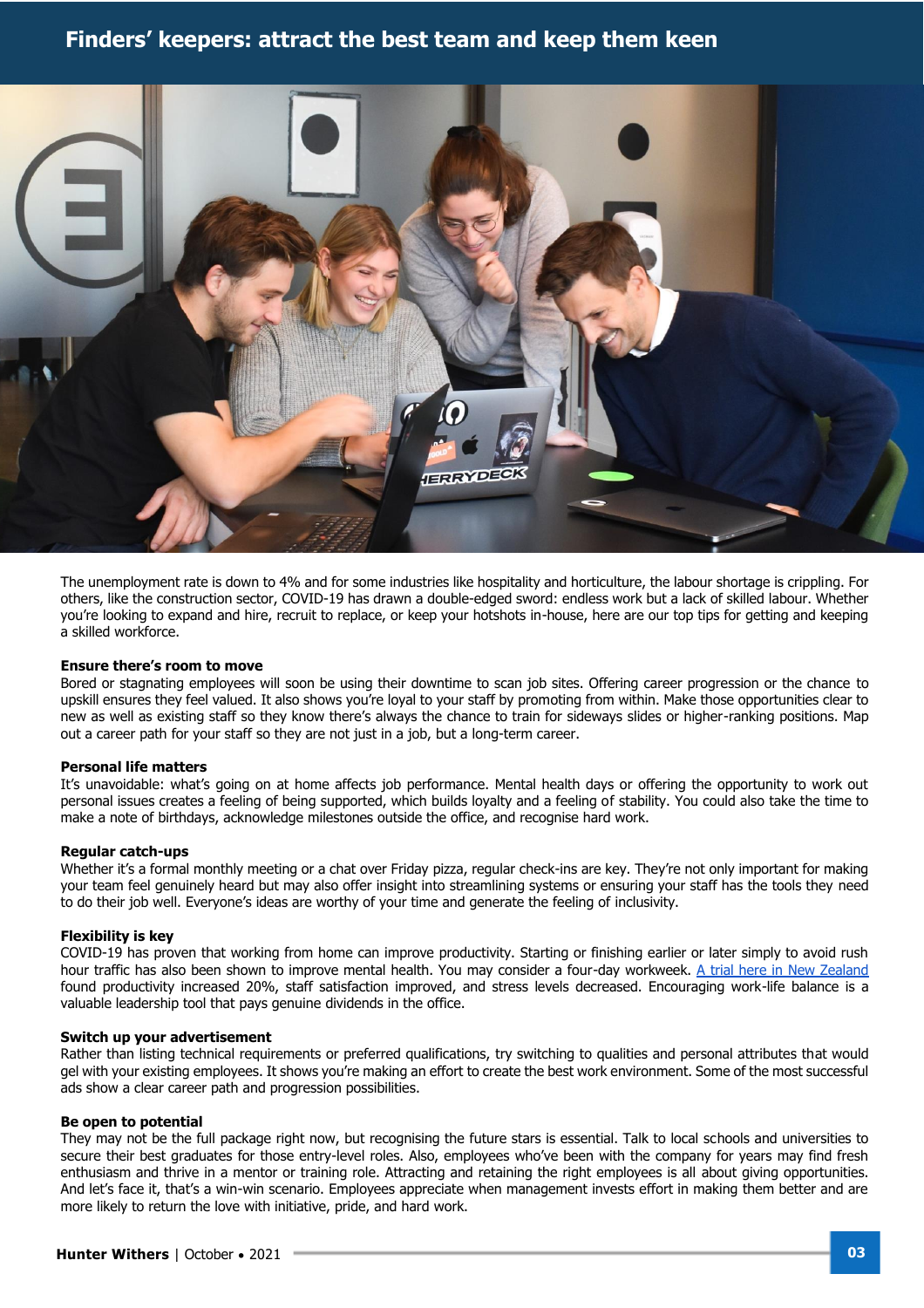### **Seven unspoken rules of working from a cafe**

Whether it's the hustle-bustle, the creativity it inspires, or its lack of household distractions, the 'coffice' is rapidly becoming a top choice for flexible workers looking to escape the monotony and isolation of working from home. But just like any work environment, there are house rules.

- **1.** Keep up your rent don't sit for five hours and buy one flat white, the rule of thumb is one (item) per hour
- **2.** Take up as little space as you can. Avoid large tables and if that's your only option, leave room for someone else to share your table
- **3.** Avoid taking a phone call unless you expect it to last under a minute
- **4.** Listen to music or videos on your laptop with earphones
- **5.** Politely offer to move if it gets busy during the breakfast or lunchtime rush
- **6.** Stay no longer than four hours (the universal limit for coffice working)
- **7.** Come prepared but travel light charge up your laptop, bring your wallet, pens, and paper but leave unnecessary stuff at home or in the car

### **Up with the play on equal pay?**

As we approach the one-year anniversary of the Equal Pay Amendment Act, it's important to make sure you know the process. Your staff can now raise a pay equity claim with you if they believe their occupation has been undervalued, and therefore underpaid, on the basis of sex. Keep up to speed with the [CCH New Zealand Employers Handbook](https://www.wolterskluwer.com/en-nz/solutions/cch-intelliconnect-apac/employers-handbook) or by visiting the [Employment NZ website.](https://www.employment.govt.nz/hours-and-wages/pay/pay-equity/pay-equity/)

### **Wellbeing toolkit at your fingertips**

Heard of The Five Ways to Wellbeing? They are simple and proven actions you can introduce in your workplace to help staff find balance, build resilience, and boost their mental health and wellbeing. A toolkit that makes it easy to support your people to build the Five Ways into their day-to-day lives can be found on [the Mental Health Foundation's website](https://mentalhealth.org.nz/resources/resource/five-ways-to-wellbeing-at-work-toolkit).



### **Covid-19 - Alert Level 3**

To keep our clients and our staff safe, we will be working remotely with a small team working in our office. We will be available via phone on (09) 238 5396 and email at [info@hunterwithers.co.nz.](mailto:info@hunterwithers.co.nz)

We will provide further updates on alert levels as they are announced.

Stay safe, we look forward to seeing you soon.

### **Wage Subsidy Scheme – Latest Update - 1 October 2021**

The Government has approved a fourth round of the August 2021 Wage Subsidy Scheme.

Applications for the fourth August 2021 Wage Subsidy are now open. The payment rates and eligibility criteria remain the same. Applications for the fourth August 2021 Wage Subsidy will close at 11:59pm on Thursday 14 October 2021.

If you applied for the third August 2021 Wage Subsidy, you need to wait two weeks before you can apply for the fourth Wage Subsidy.

#### [Wage Subsidy Scheme](https://covid19.govt.nz/business-and-money/financial-support/financial-support-for-businesses/#if-your-business-has-reduced-revenue)

Applications for a third round of the Resurgence Support Payment will open on Friday 8 October 2021. You can receive all three payments if you are eligible for them.

#### [Resurgence Support Payment](https://covid19.govt.nz/business-and-money/financial-support/financial-support-for-businesses/#rsp)